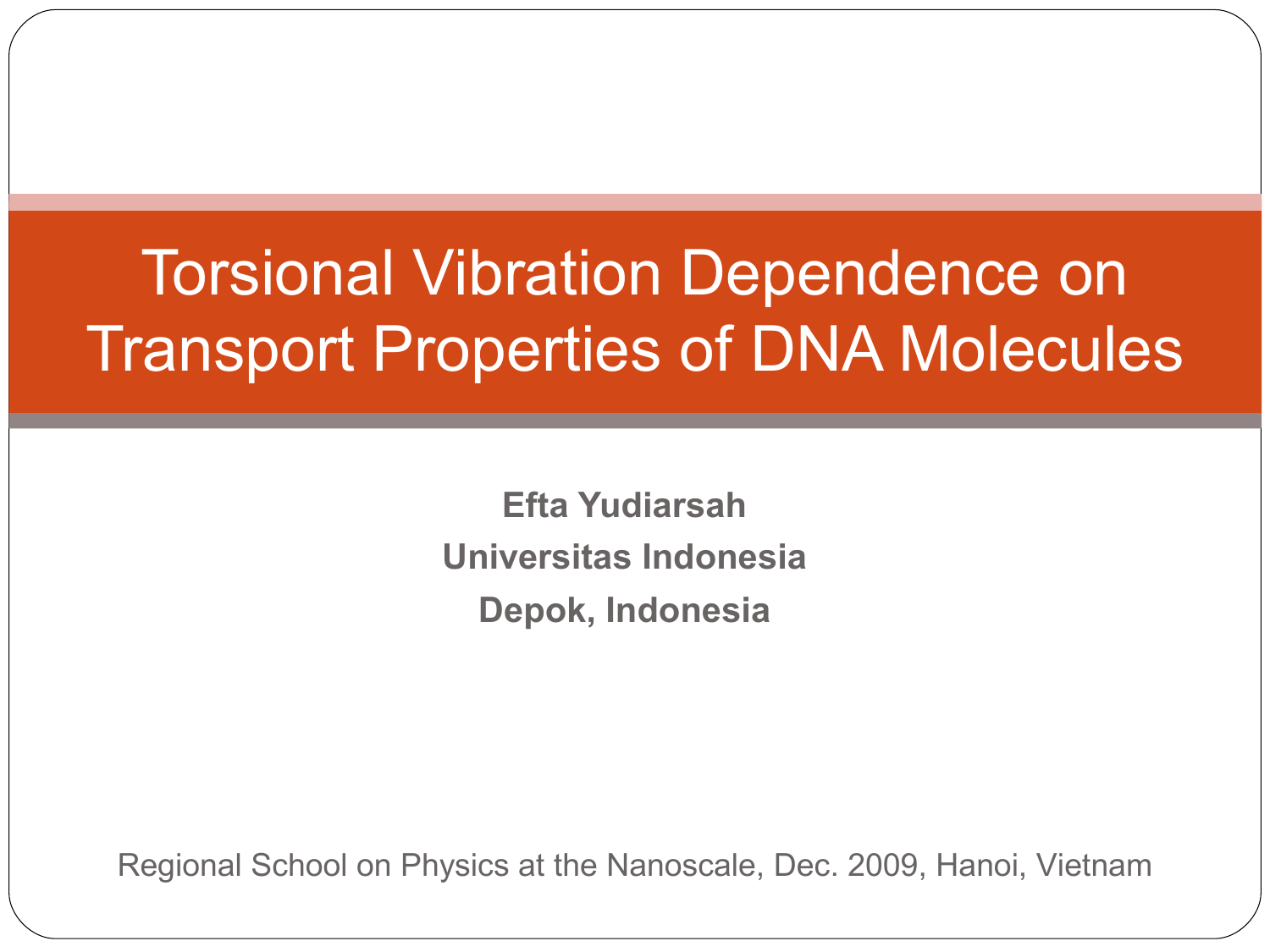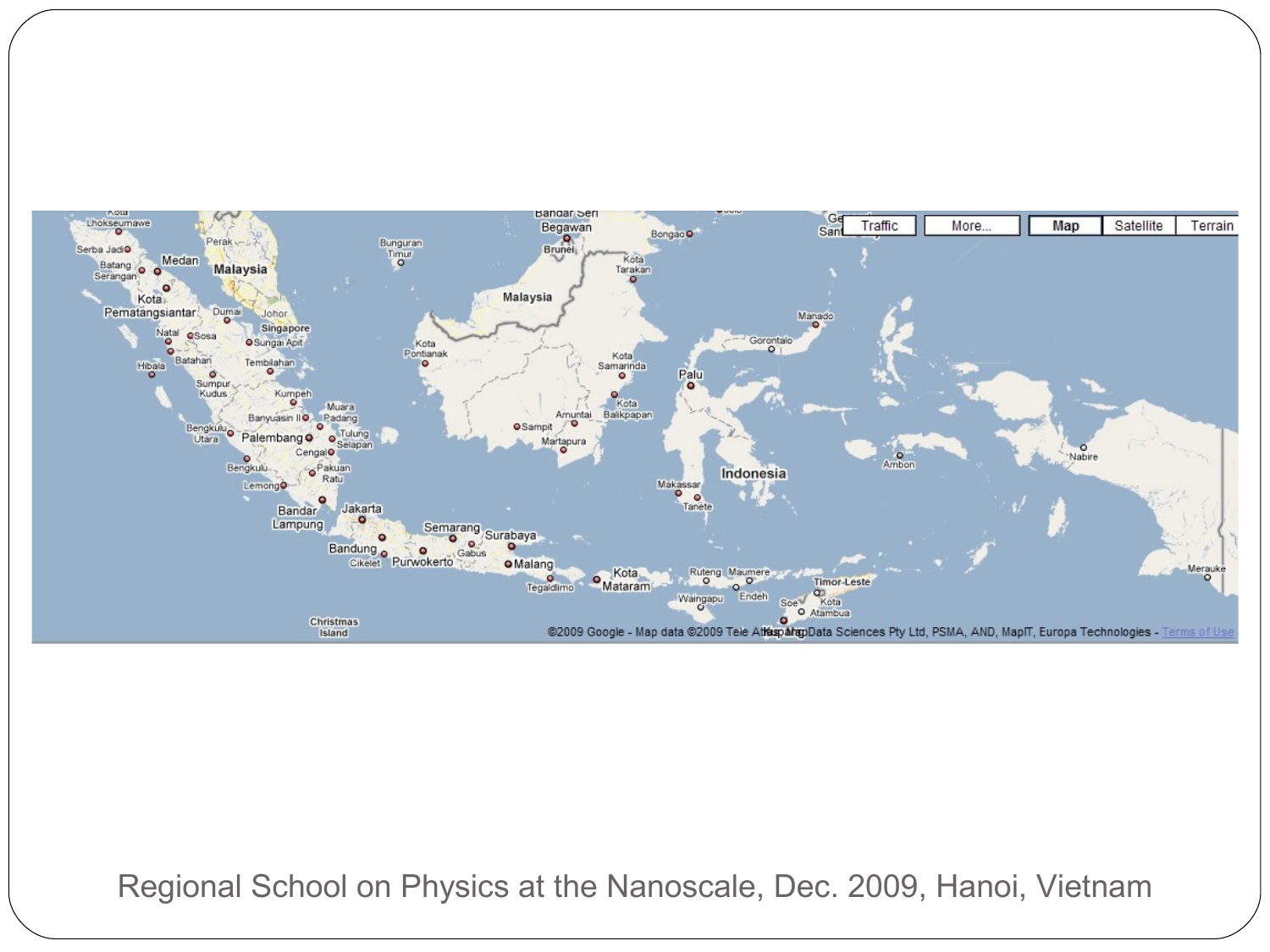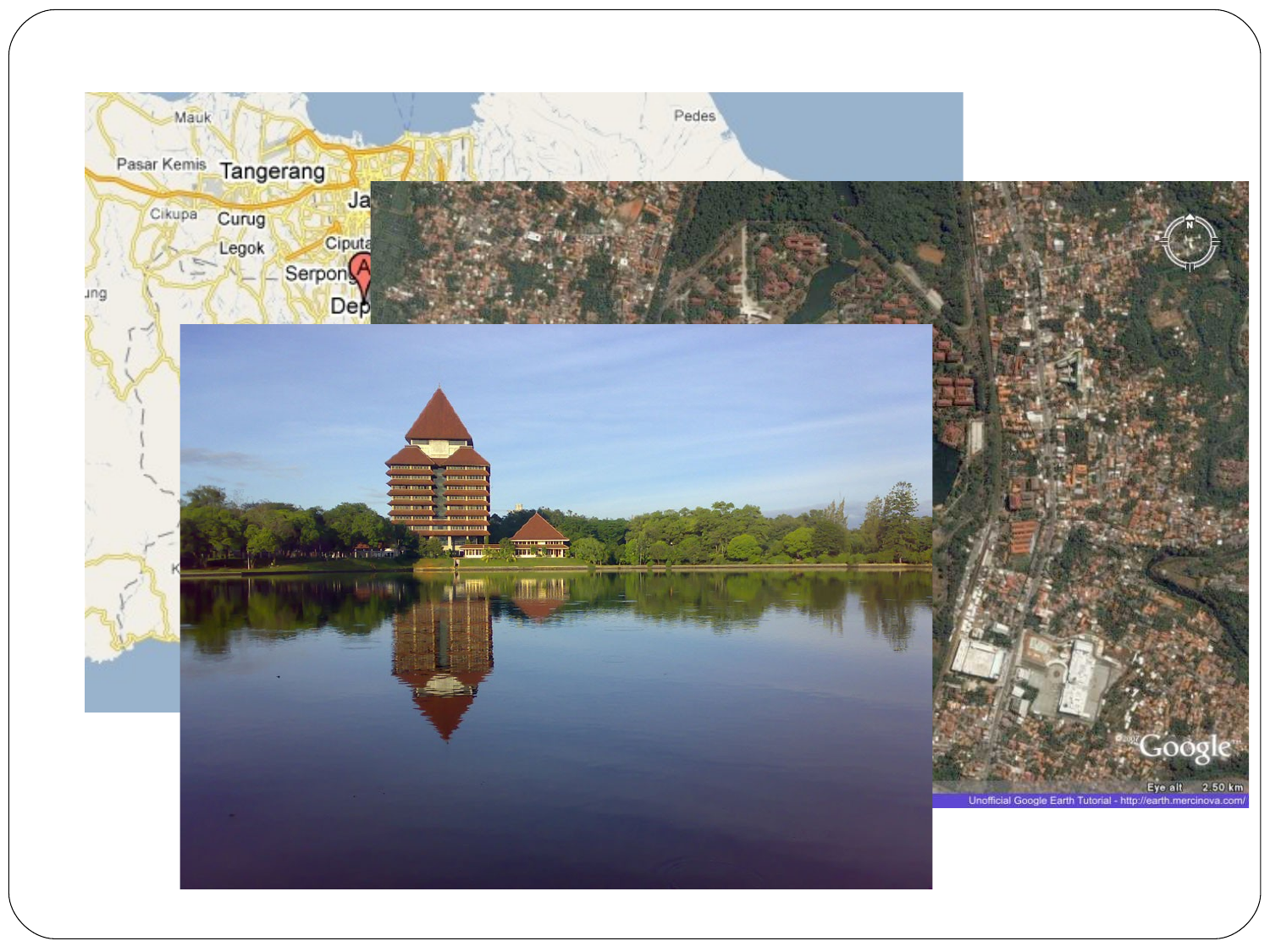## **Outline**

- **Motivation**
- **Torsional vibration dependence on transport properties of DNA molecules.**
- **Phonon effects on charge transport through a DNA base pair.**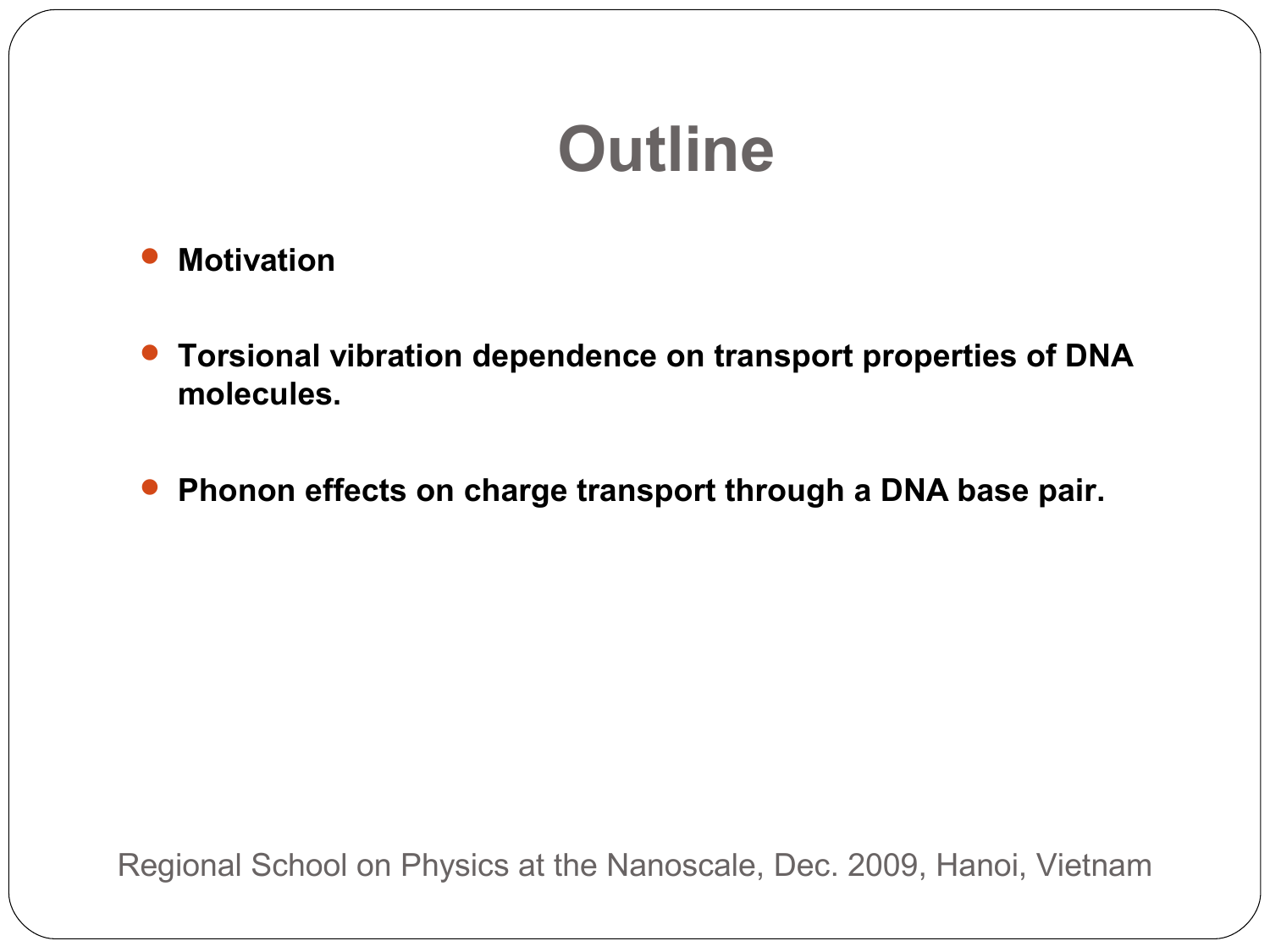### **Motivation**

- **Molecular electronics**
- **Charge transfer in biology**
- **DNA can range from insulator to ohmic; Endres** *et al.,* Rev. Mod. Phys. **76**, 195 ('04)
- **Conductivity depends on temperature; Yoo** *et al***.,** Phys. Rev. Lett.**87,** 198102 ('01)**, Tran et al.**, Phys. Rev. Lett. **85**,1564 ('00)
- **Studying the effect of phonons**



**30 bps poly(G)-poly(C) large band-gap semiconductor**

**(**Porath *et al.,* Nature **403**, 635, (2000)**)**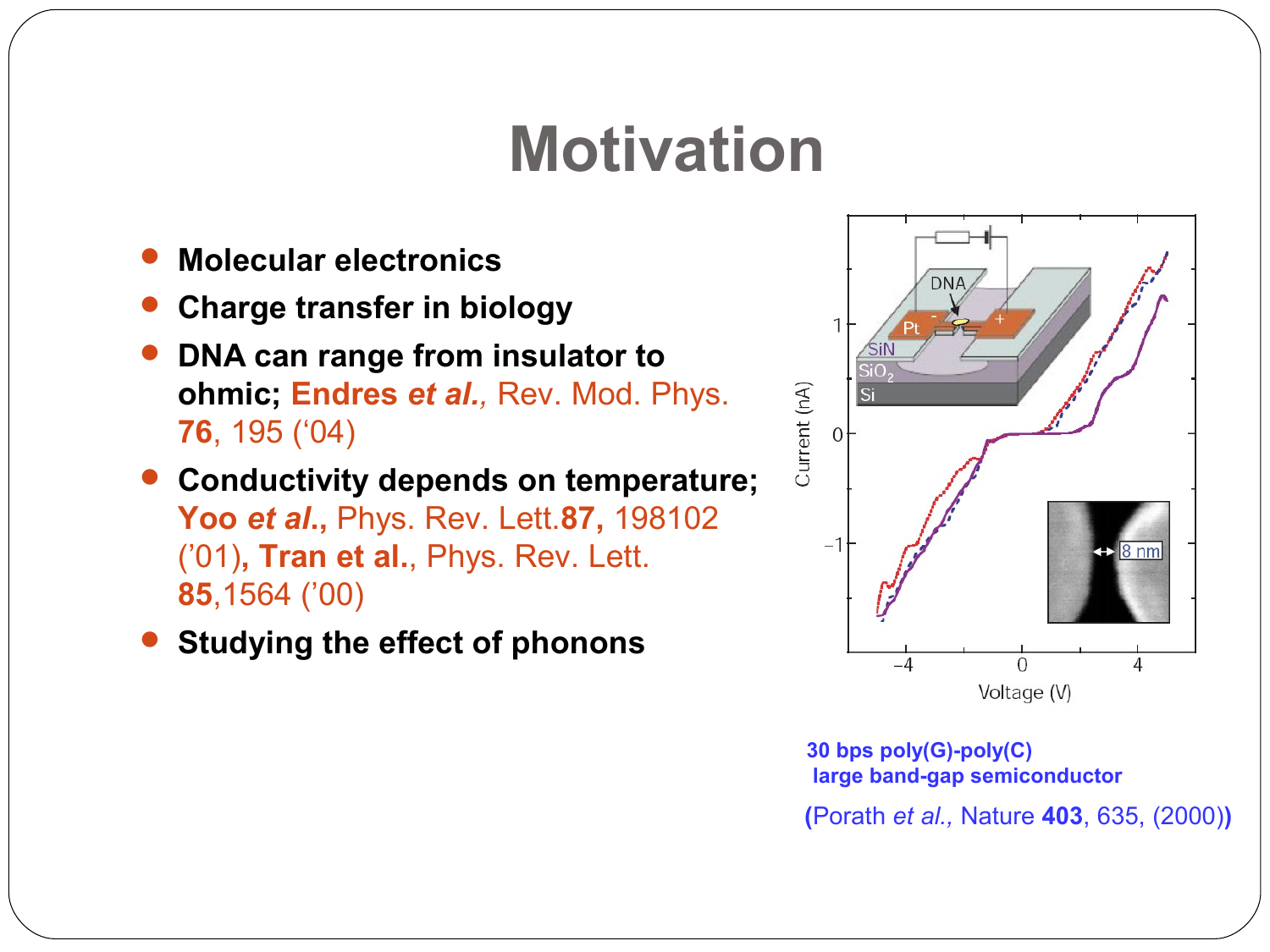### **Torsional vibration dependence on transport properties of DNA molecules.**

**Daniel Kurnia, Efta Yudiarsah, and Rosari Saleh Universitas Indonesia**

**The effect of temperature Ordered** *sequence* **Poly(dG)-poly(dC) Disordered** *sequence* **Modified Poly(dG)-poly(dC): 50 GC base pairs replaced with 50 AT, TA, or CG base pairs**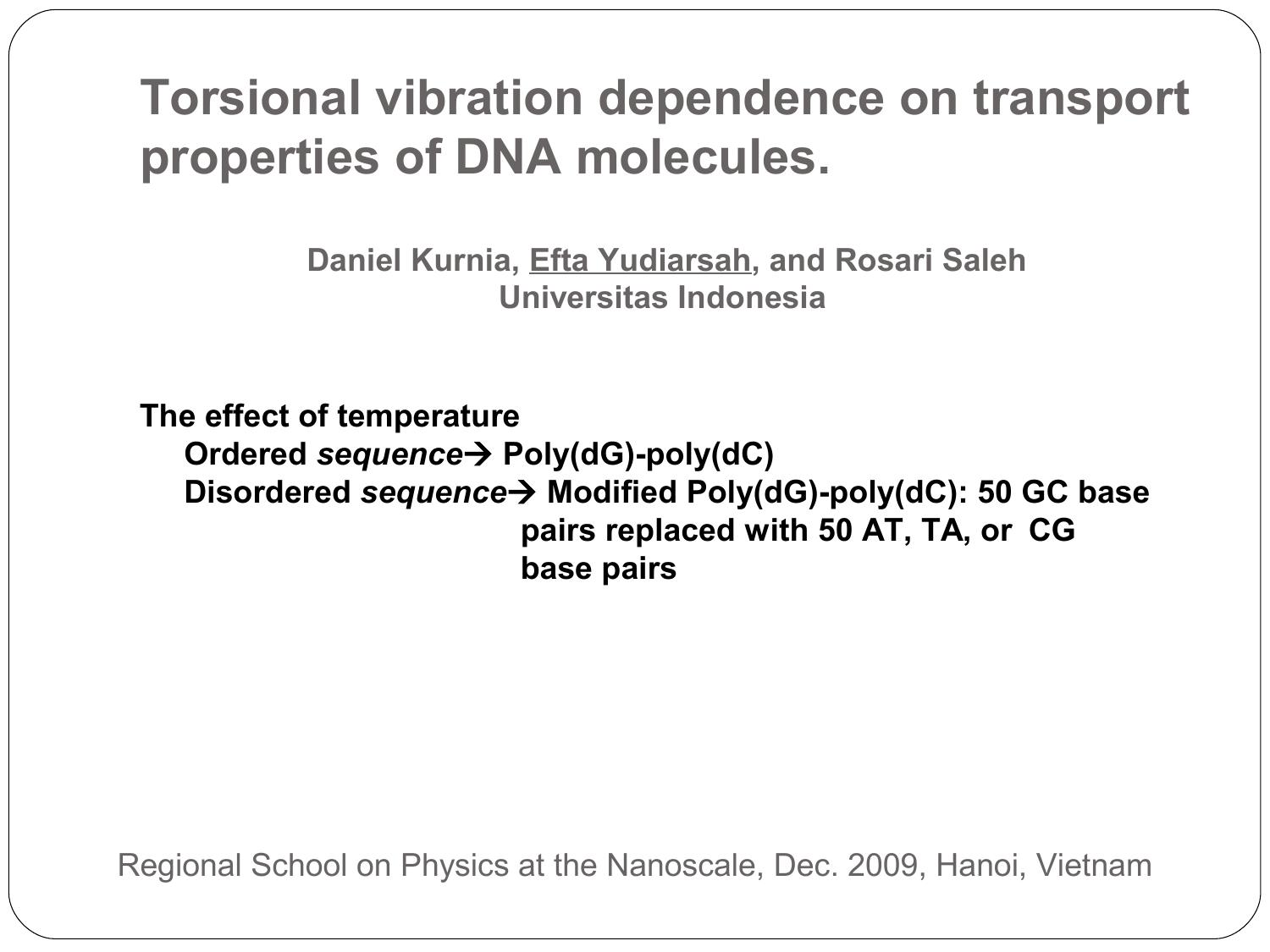### DNA Structure

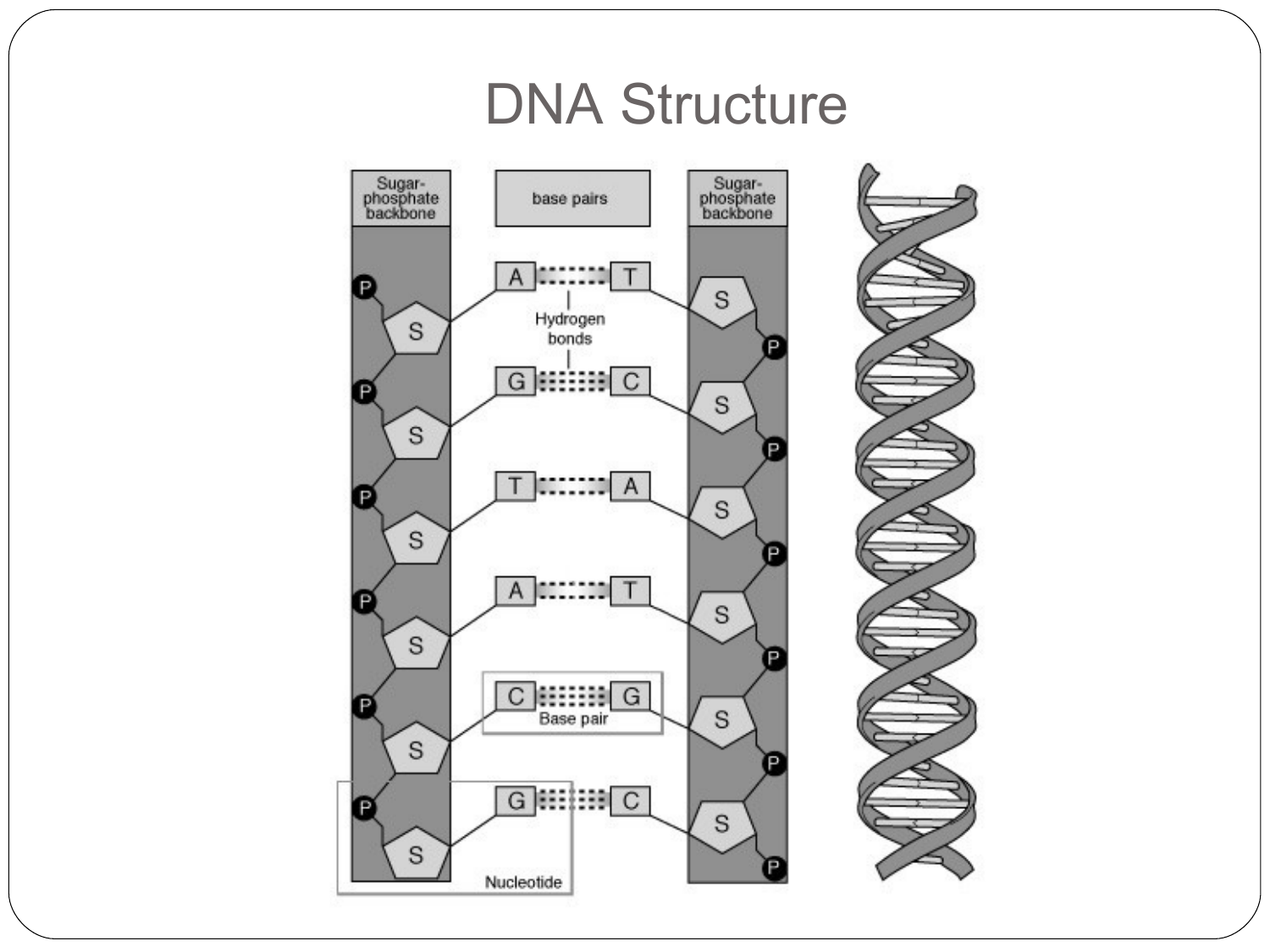## **2-Channel Model**



**100 base pairs long DNA sequence**



**Relative angle between two adjacent base pairs.**

**Angle follows a Gaussian distribution with zero average and standard deviation** *T f* **temperature**  $\sim \omega^2$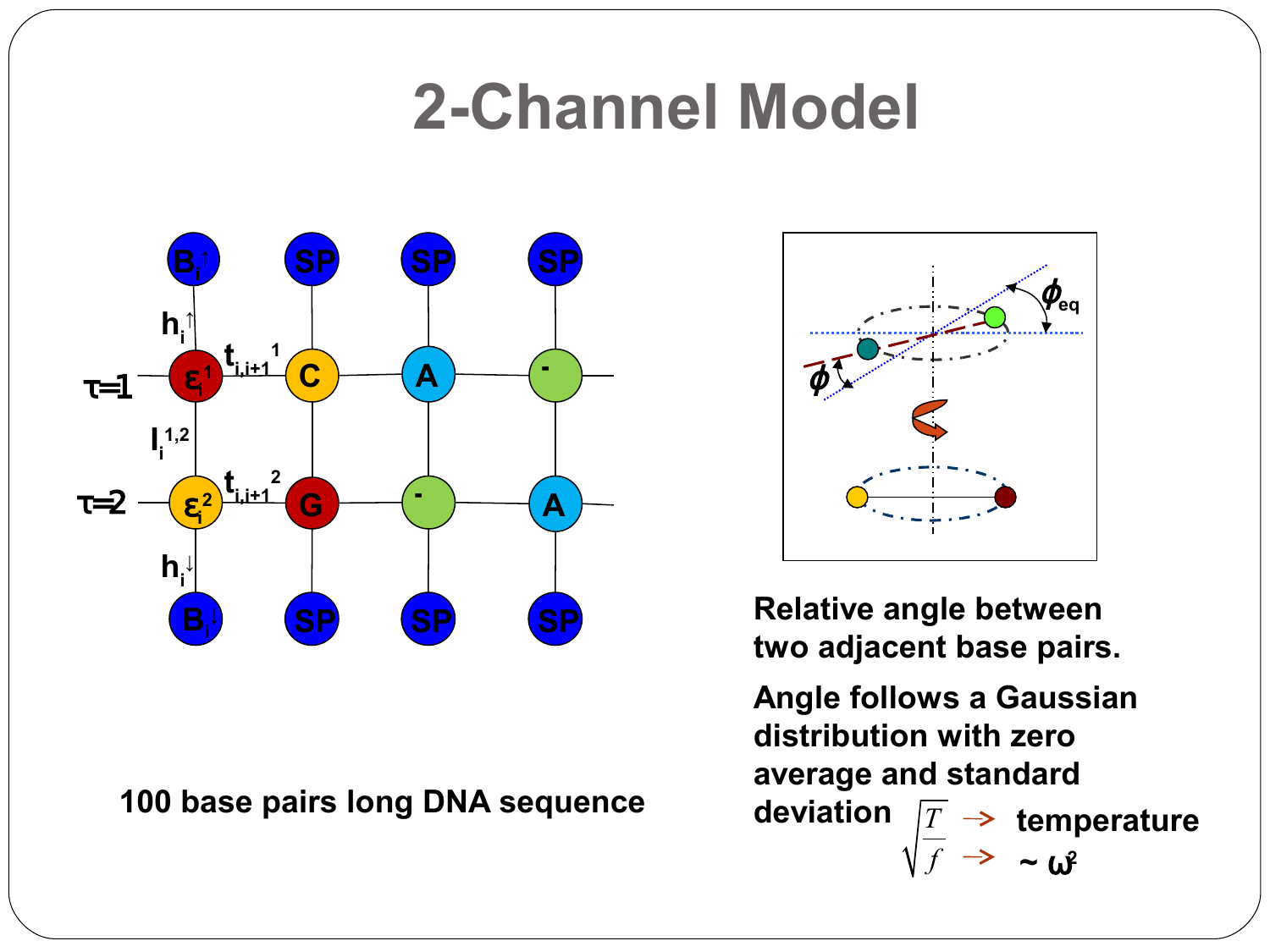# **Hamiltonian**

$$
H = \sum_{i=1}^{L} \left[ \sum_{\tau=1}^{2} \left\{ \left( \varepsilon_{i}^{\tau} + \phi_{i}^{\tau} \right) \middle| i, \tau \right\} \left\langle i, \tau \right| + t_{i,i+1}^{\tau} \cos \Delta_{i,i+1} \left( \middle| i, \tau \right) \left\langle i+1, \tau \right| + \text{h.c.} \right] \right\} + \sum_{q=1}^{L} B_{i}^{q} \left| i, q \right\rangle \left\langle i, q \right| + \sum_{\{\tau, q\} = \{1, 1\}}^{\{2, \uparrow\}} h_{i}^{q} \left( \middle| i, \tau \right) \left\langle i, q \right| + \text{h.c.} \right) + I_{i} \left( \middle| i, 1 \right\rangle \left\langle i, 2 \middle| + \text{h.c.} \right) \right] \phi_{i}^{\tau} = c_{i-1,i}^{\tau} \left( \cos \Delta_{i-1,i} - \cos \varphi_{eq} \right) + c_{i,i+1}^{\tau} \left( \cos \Delta_{i,i+1} - \cos \varphi_{eq} \right) \Delta_{i,i+1} = \varphi_{eq} - \left( \varphi_{i} - \varphi_{i+1} \right) \Delta_{i-1,i} = \varphi_{eq} - \left( \varphi_{i-1} - \varphi_{i} \right) \qquad \qquad \varepsilon_{\tau} = 9.06 \text{ eV, and } \varepsilon_{\text{B}} = 9.36 \text{ eV}.
$$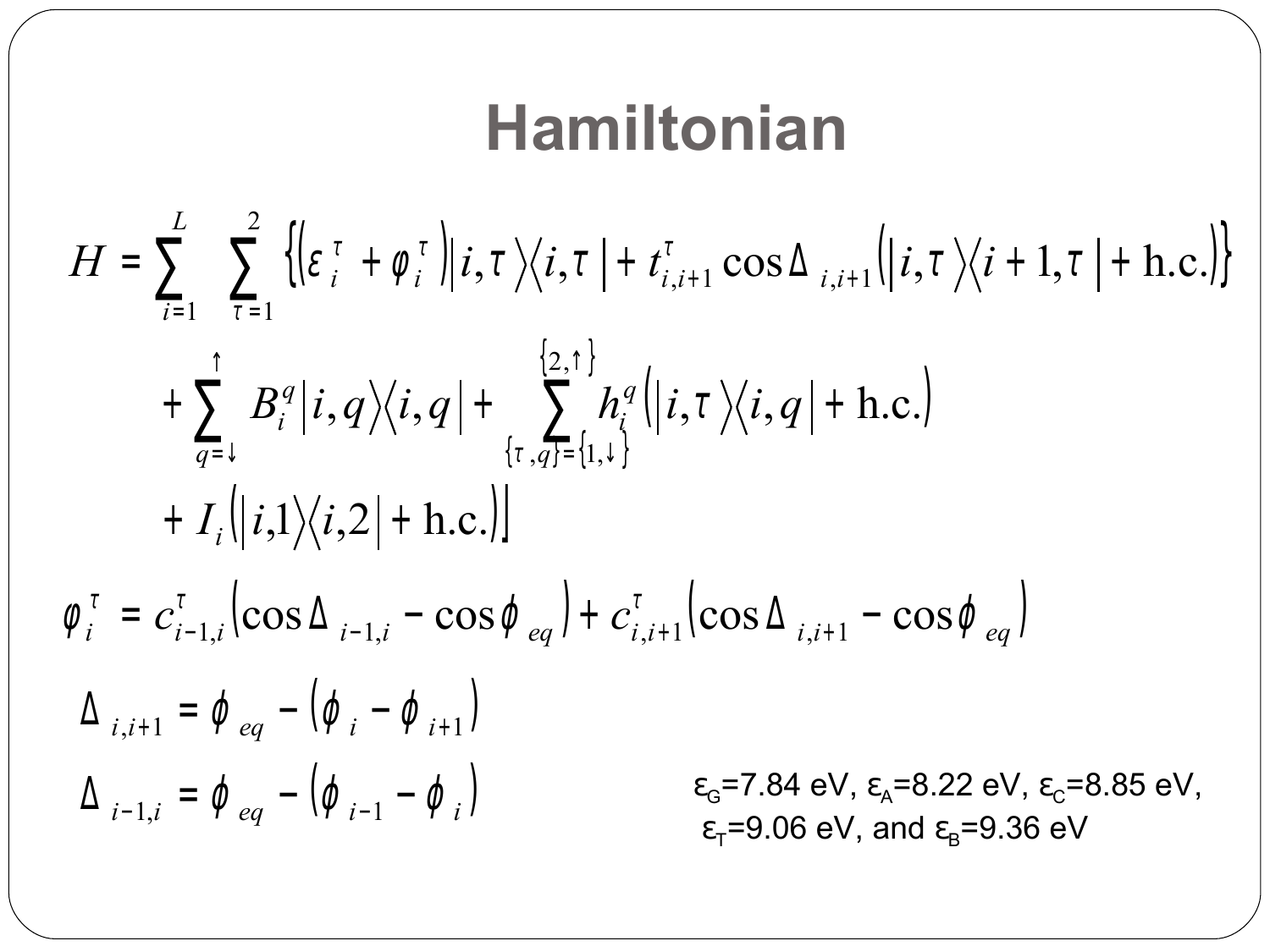

 $T = T_1^b T_2^b \cdots T_{L-1}^b T_L^b T_L T_{L-1} \cdots T_2 T_1$ *L b*  $I=\ T_1^b T_2^b\cdots T_{L-1}^b T_L^b T_L T_{L-1}\cdots T_2 T_1$  Ndawana et al., Europhys. Lett.68, 678 ('04)

**Start with orthonormal matrix. Multiply with transfer matrix. Orthonormalized every n steps. Keeping the coefficients (**α**). Repeat** *K* **times** 

Lyapunove exponent

\n
$$
\gamma_{cl} = \frac{\ln\left(\prod_{m} \alpha_{cl}^{m}\right)}{2K(L-1)}
$$
\nCitho-normalizing

**Localization length=1/**γ<sub>min</sub>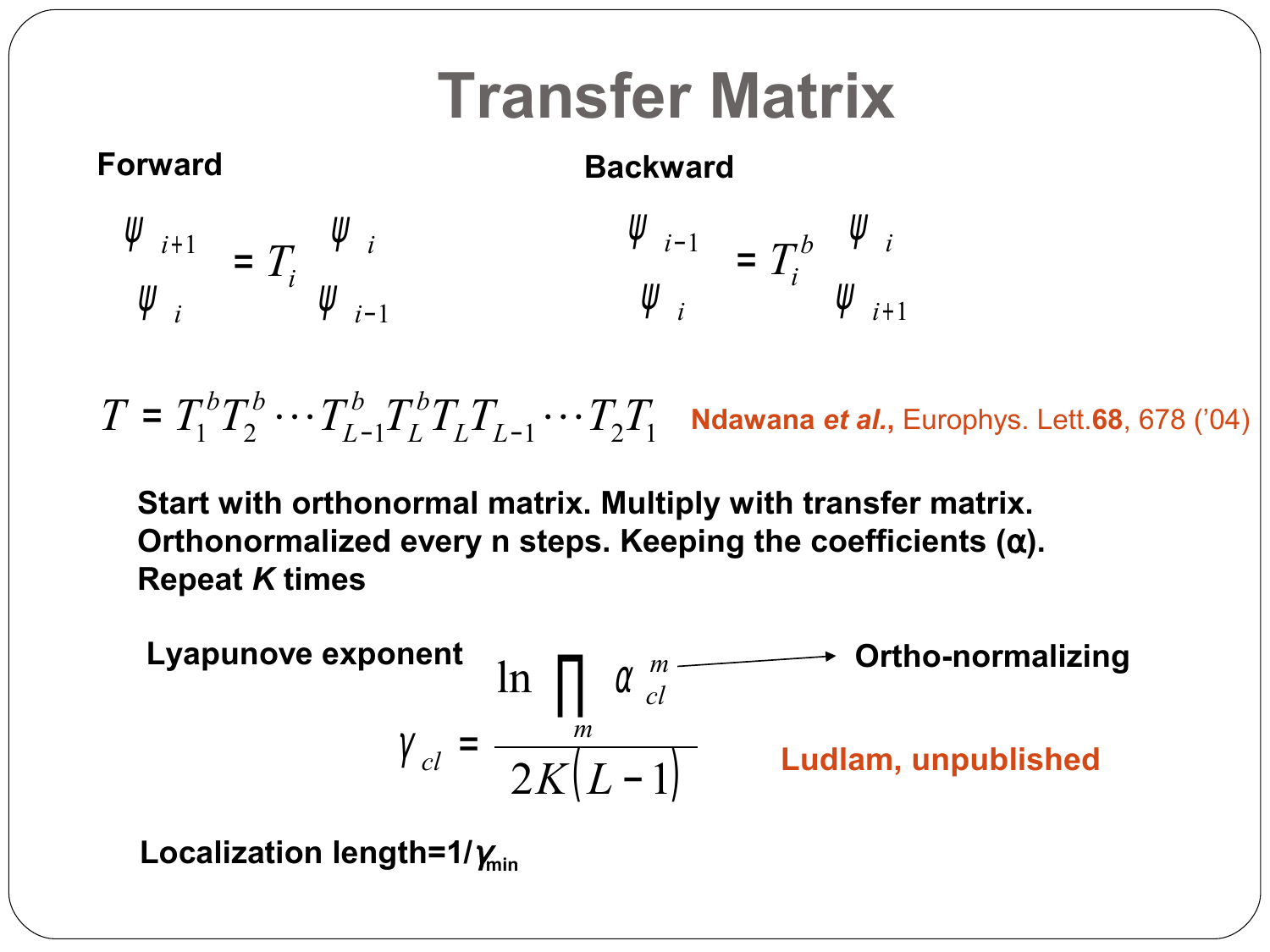

**Agree with Roche,** Phys. Rev. Lett.**91**, 108101 ('03) **& Klotsa** *et al.***,** Biophys. J.**89,** 2187 ('05)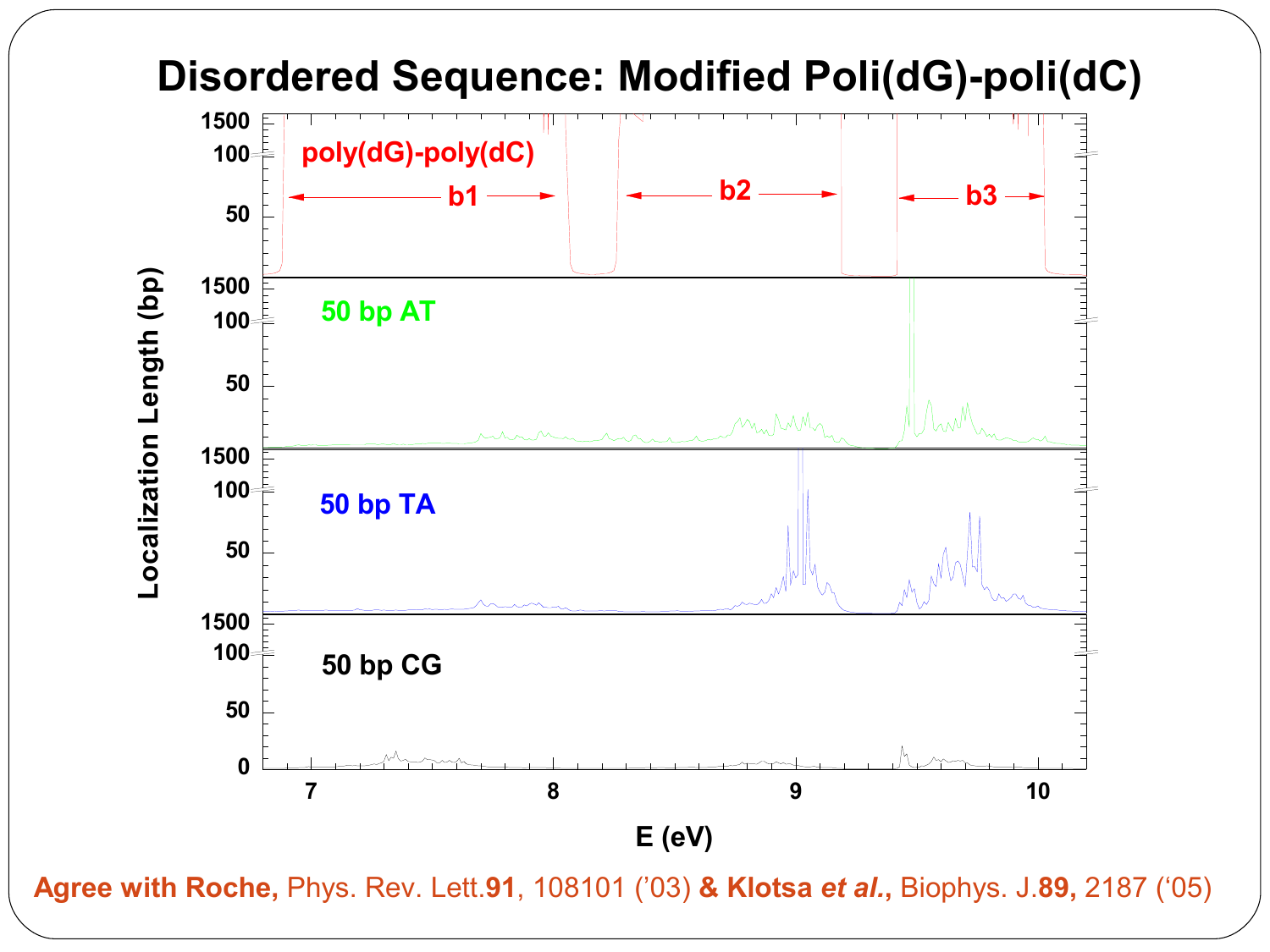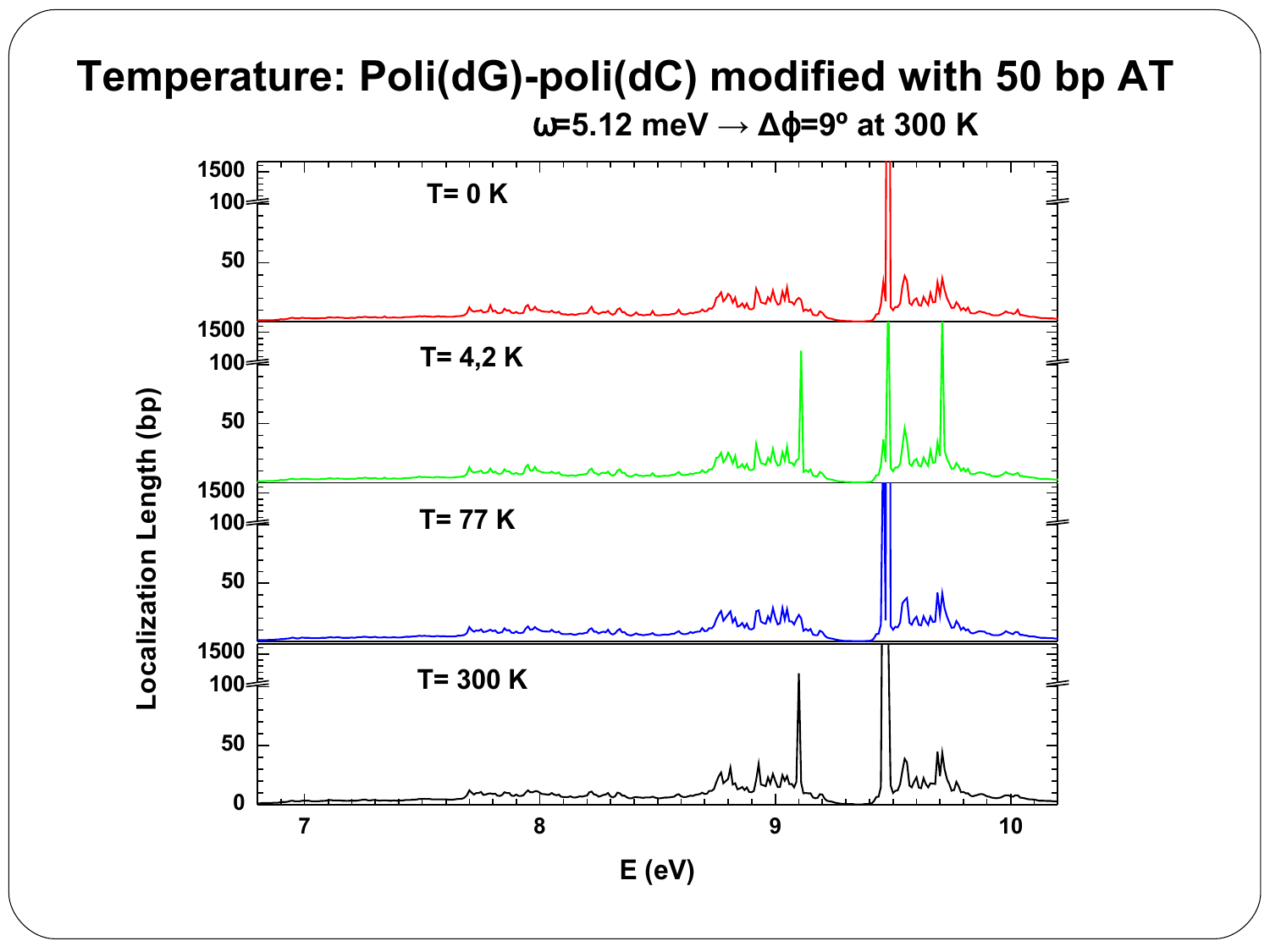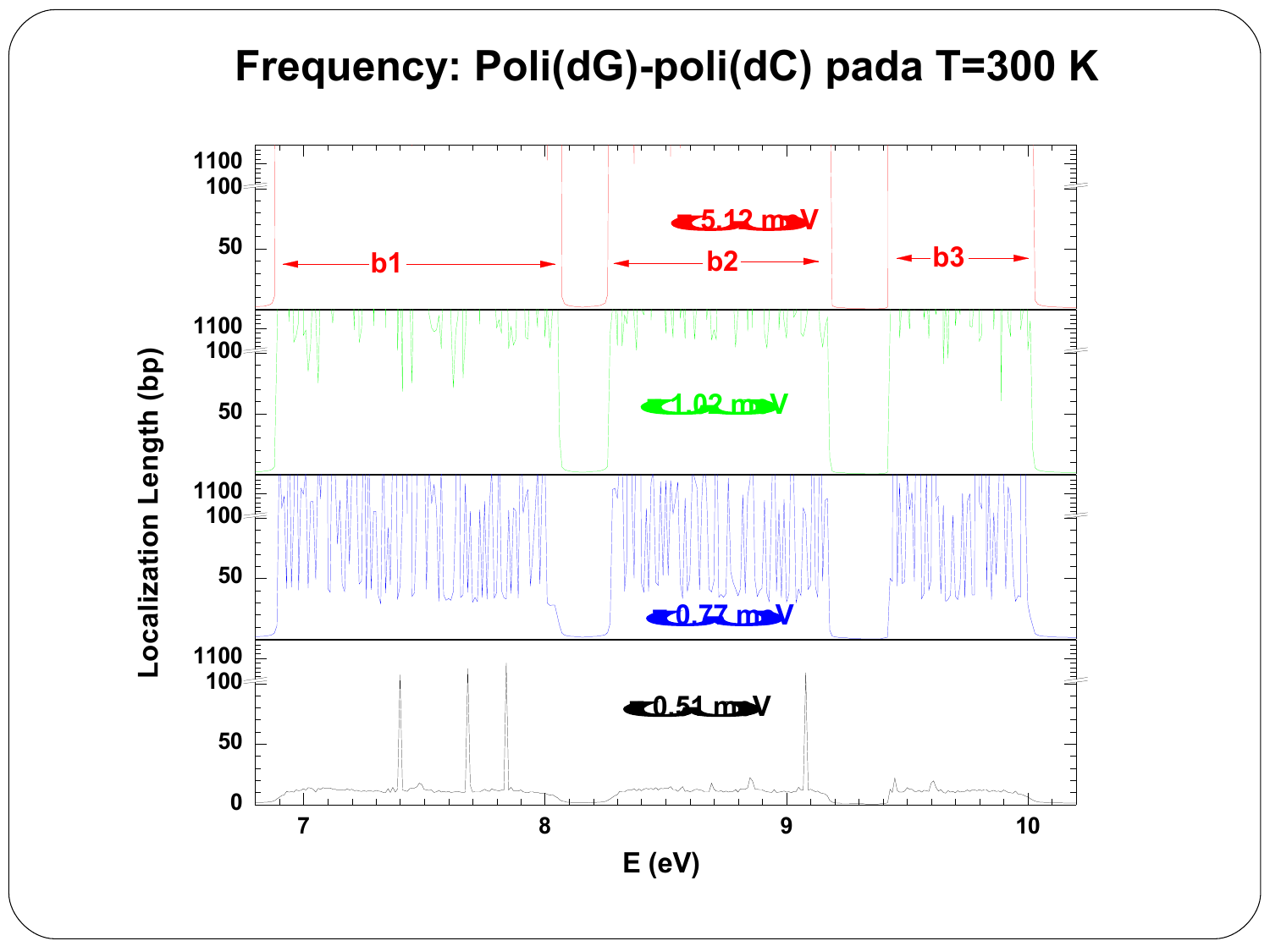### **Temperature: Poli(dG)-poli(dC) at** ω= **0.51 meV**



**Similar to Roche,** Phys. Rev. Lett.**91,** 108101 ('03) **and Ren** *et al.***,** Phys. Rev. B**72,** 035456 ('05)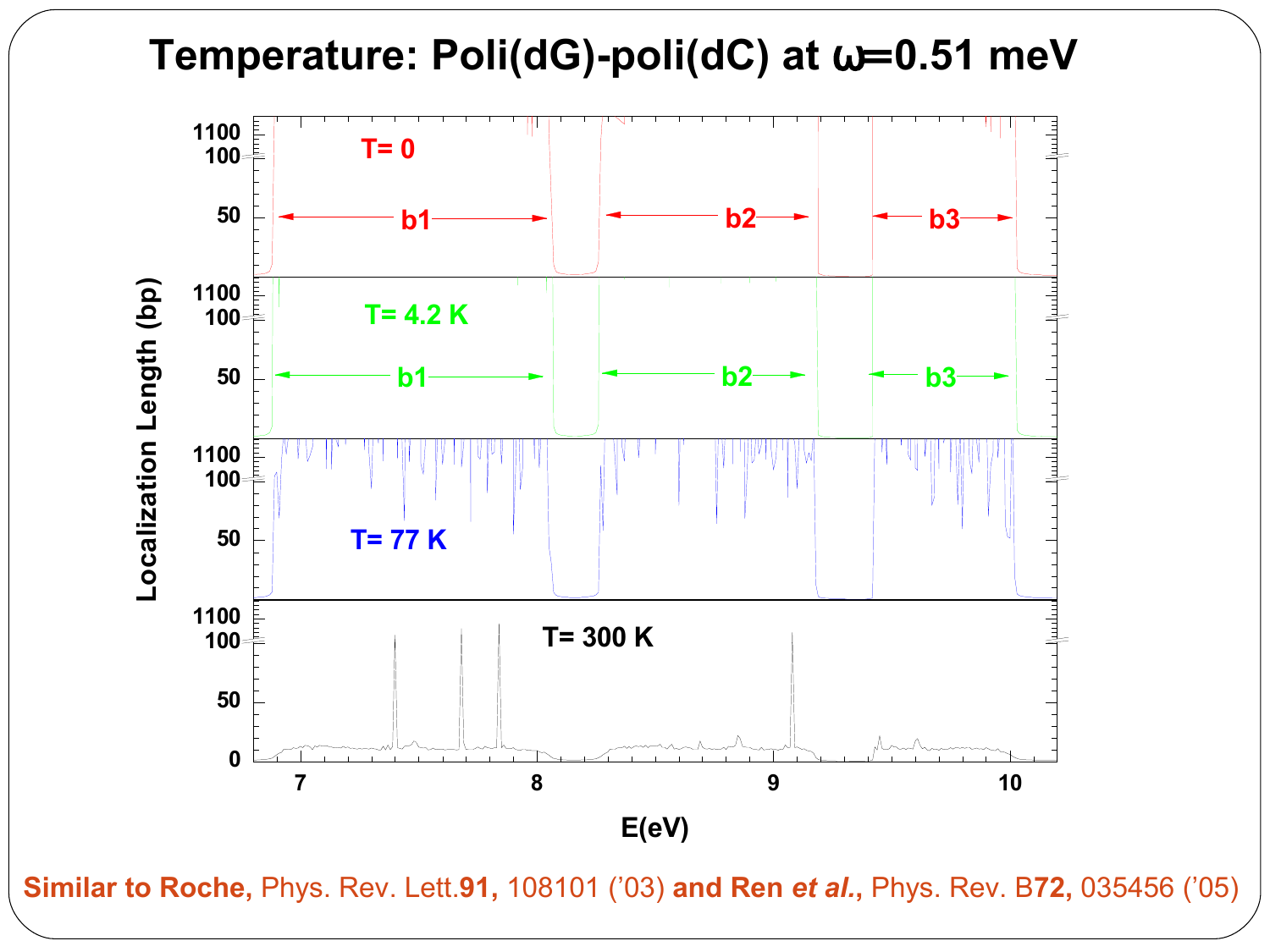# **Summary**

- $\bullet$  D isordered sequence  $\rightarrow$  localized state.
- Twisting frequency 5.12 m eV  $\rightarrow$  little change to localization length with tem perature.
- Twisting frekuensi 0.51 m eV  $\rightarrow$  tem perature changes the localization length.
- $\bullet$  L ow er tw isting frequency  $\rightarrow$  low er localization length.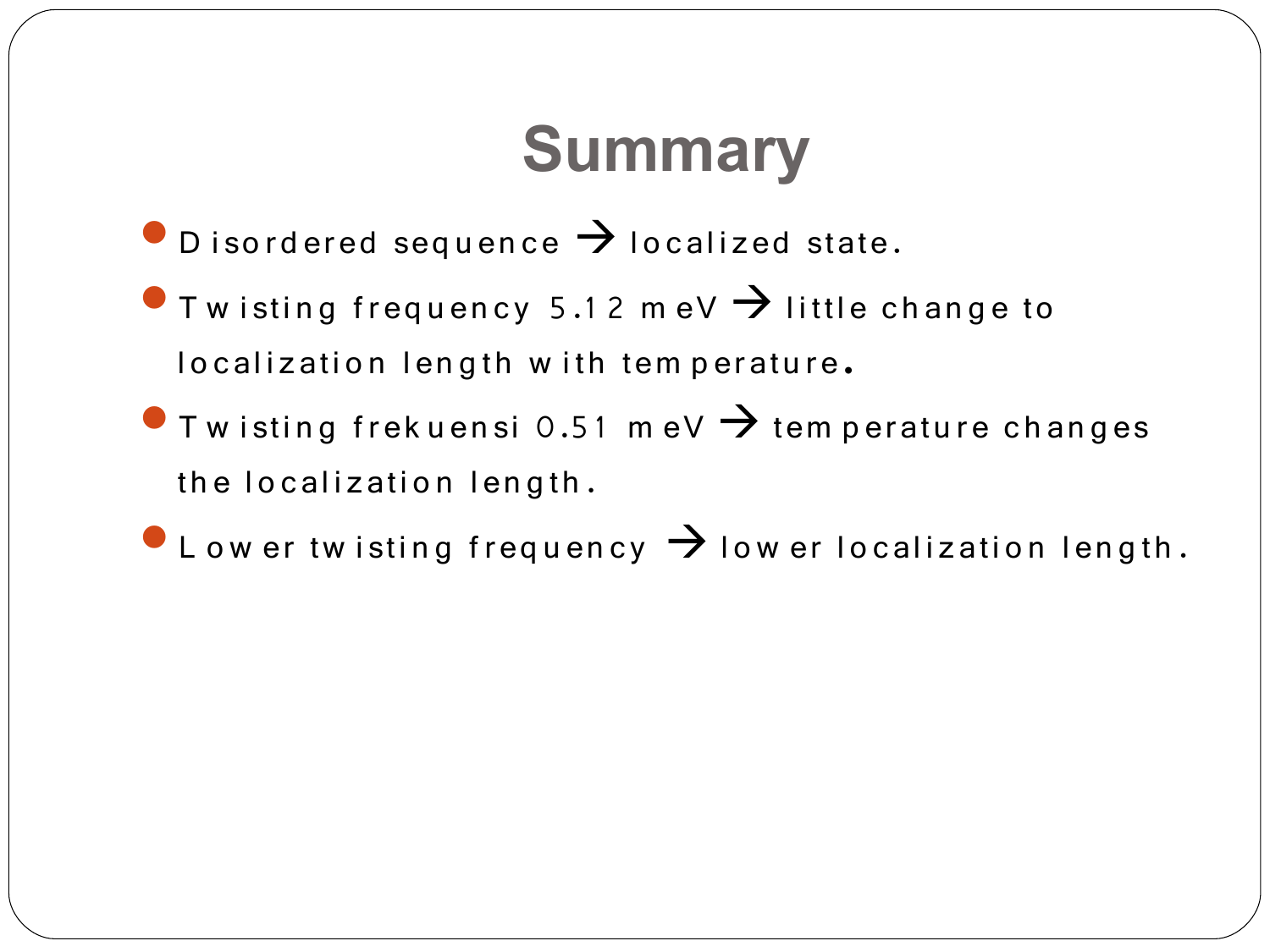### **Phonon effects on charge transport through a DNA basepair**

**Efta Yudiarsah and Sergio E. Ulloa Ohio University**

Studying phonon and temperature effects on the transport through a molecule consists of two DNA bases.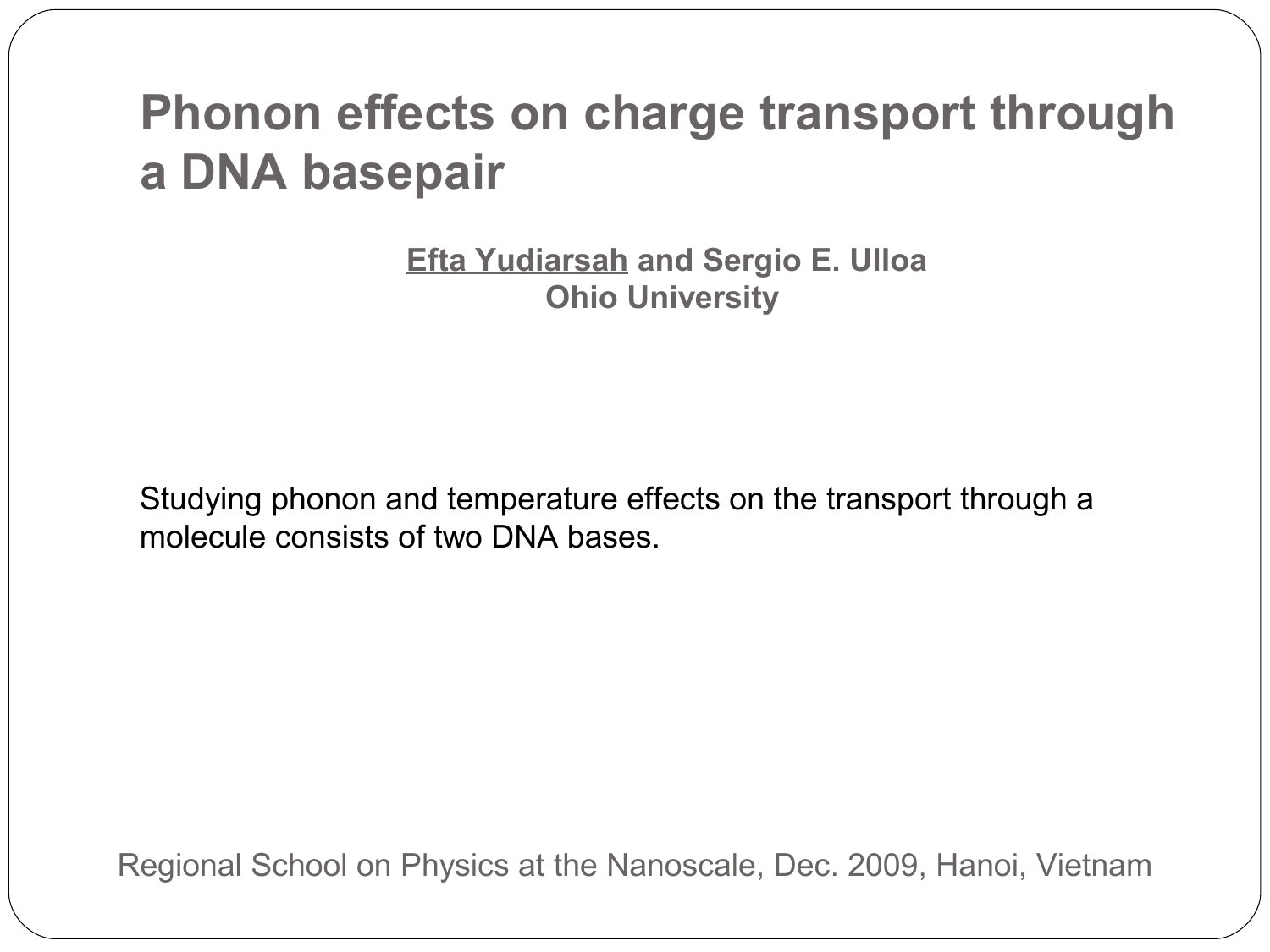

2 **Polaron Shift**  $\Delta = g\omega_0;$   $g = (\lambda_0/\omega_0)$ 

 $\omega_1 = 10meV$  **Non-locally interact with the electron**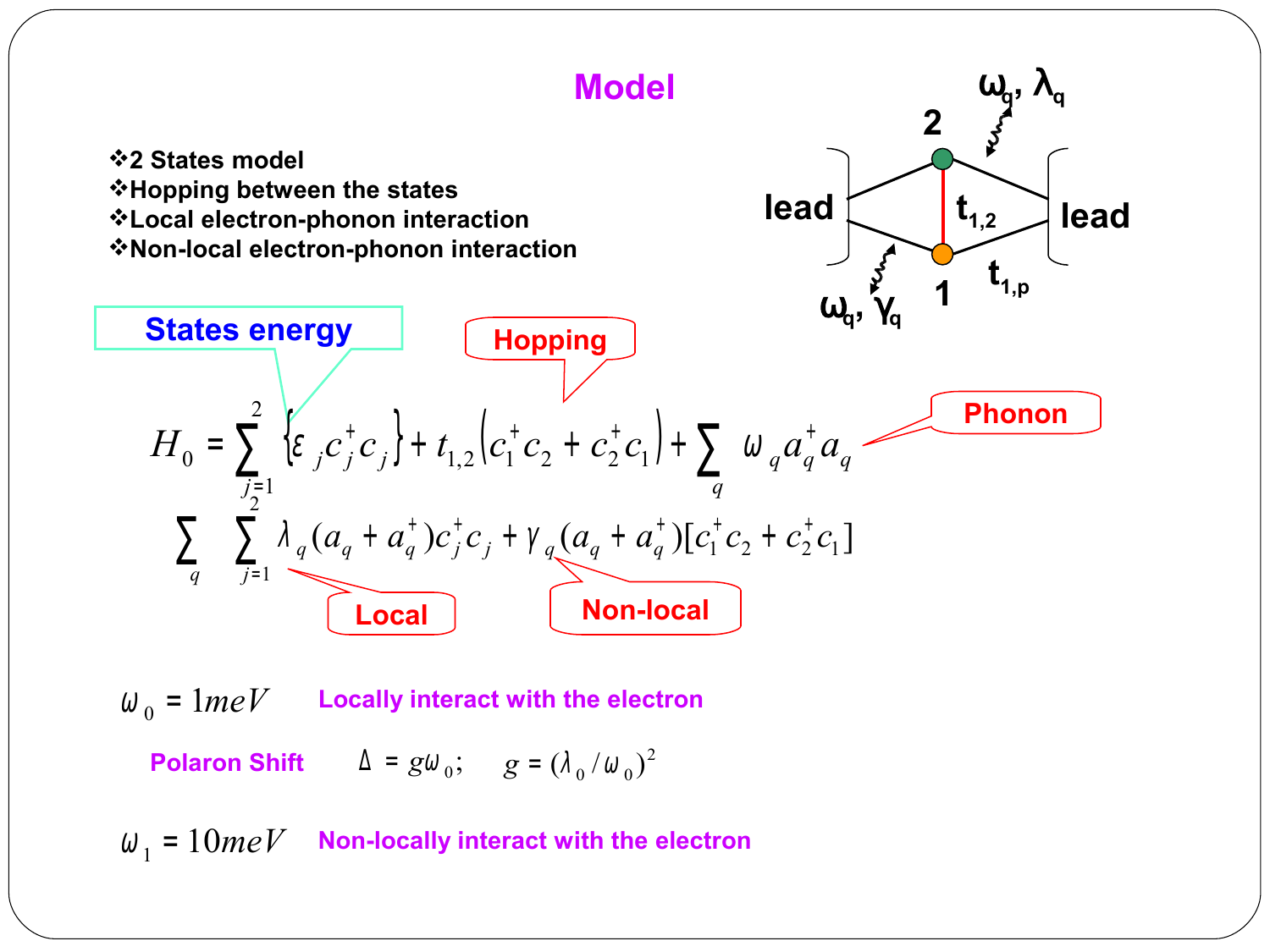**Non-local electron-phonon interaction** 

$$
\sum q(\omega) = -\frac{1}{\beta} \sum_{m} D_q(i\omega_m) Y(\omega - i\omega_m)
$$

**Dressed electron Green's function**  Phonon Green's function

$$
Y(\omega) = \begin{pmatrix} G_{22}(\omega) & G_{21}(\omega) \\ G_{12}(\omega) & G_{11}(\omega) \end{pmatrix} D_q(\omega)
$$

$$
D_q(\omega)
$$

#### **Symmetric Potential Drop at Contacts**

**Current: Meir and Wingreen, PRL'92**

$$
I = \frac{ie}{h} \int\limits_{-\infty}^{+\infty} dE \, tr \Bigl[ \Gamma^{L} f_{L}(E) - \Gamma^{R} f_{R}(E) \Bigl[ G^{r}(E) - G^{r}(E) \Bigr] + \Bigl[ \Gamma^{L} - \Gamma^{R} \Bigr] G^{(E)} \Bigl]
$$

**Used parameter** 

**On-site energy in meV; Roche, PRL'03** 

$$
\mathcal{E}_{T} = +695 \text{ (LUMO)}
$$
\n
$$
\begin{array}{c}\n\text{---} \\
\hline\n\text{---} \\
\hline\n\text{---} \\
\mathcal{E}_{A} = -205 \text{ (HOMO)}\n\end{array}
$$

**Coupling constant: tA,T= 34 meV; Voityuk** *et al* **J Chem P '01**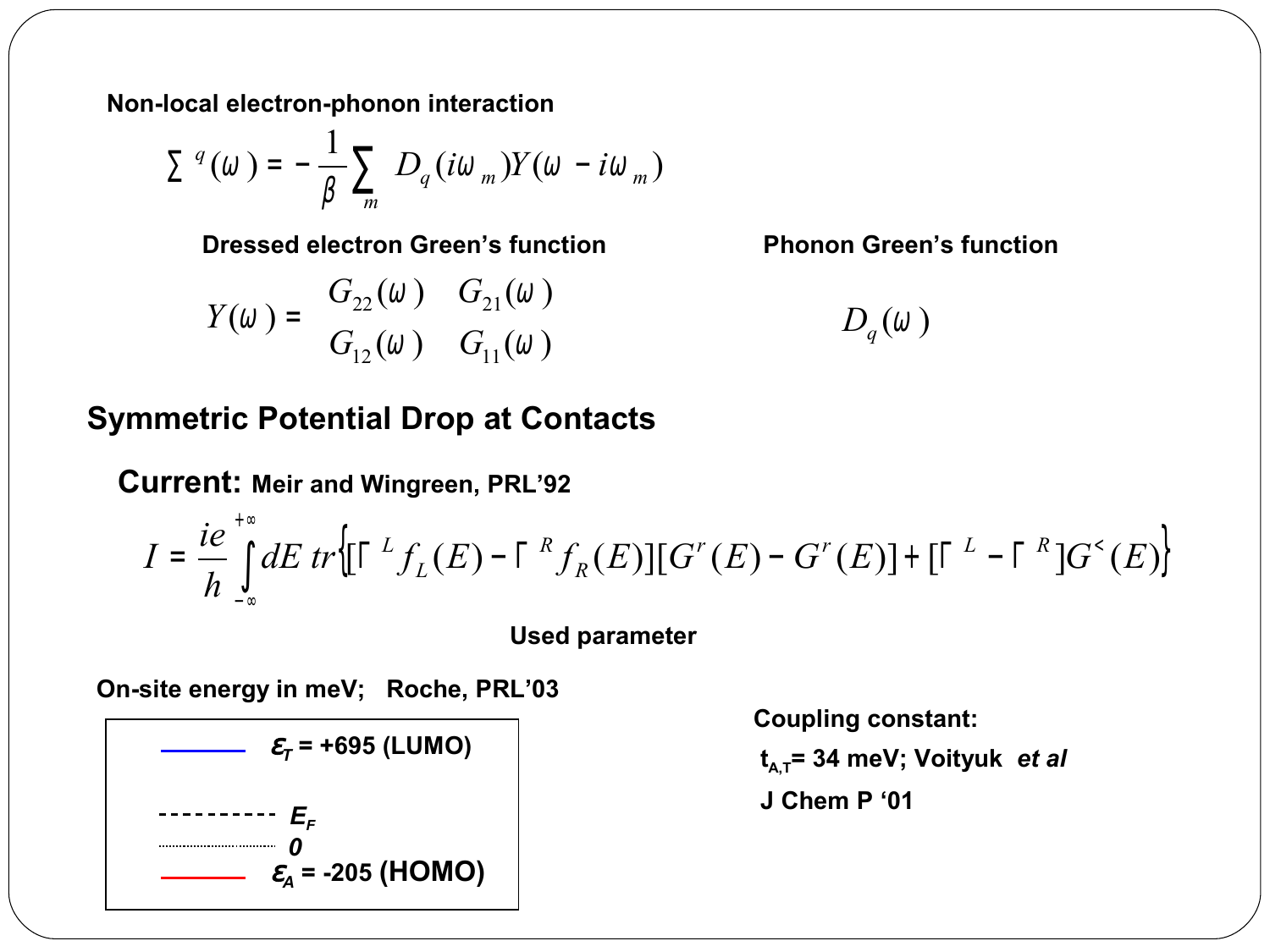

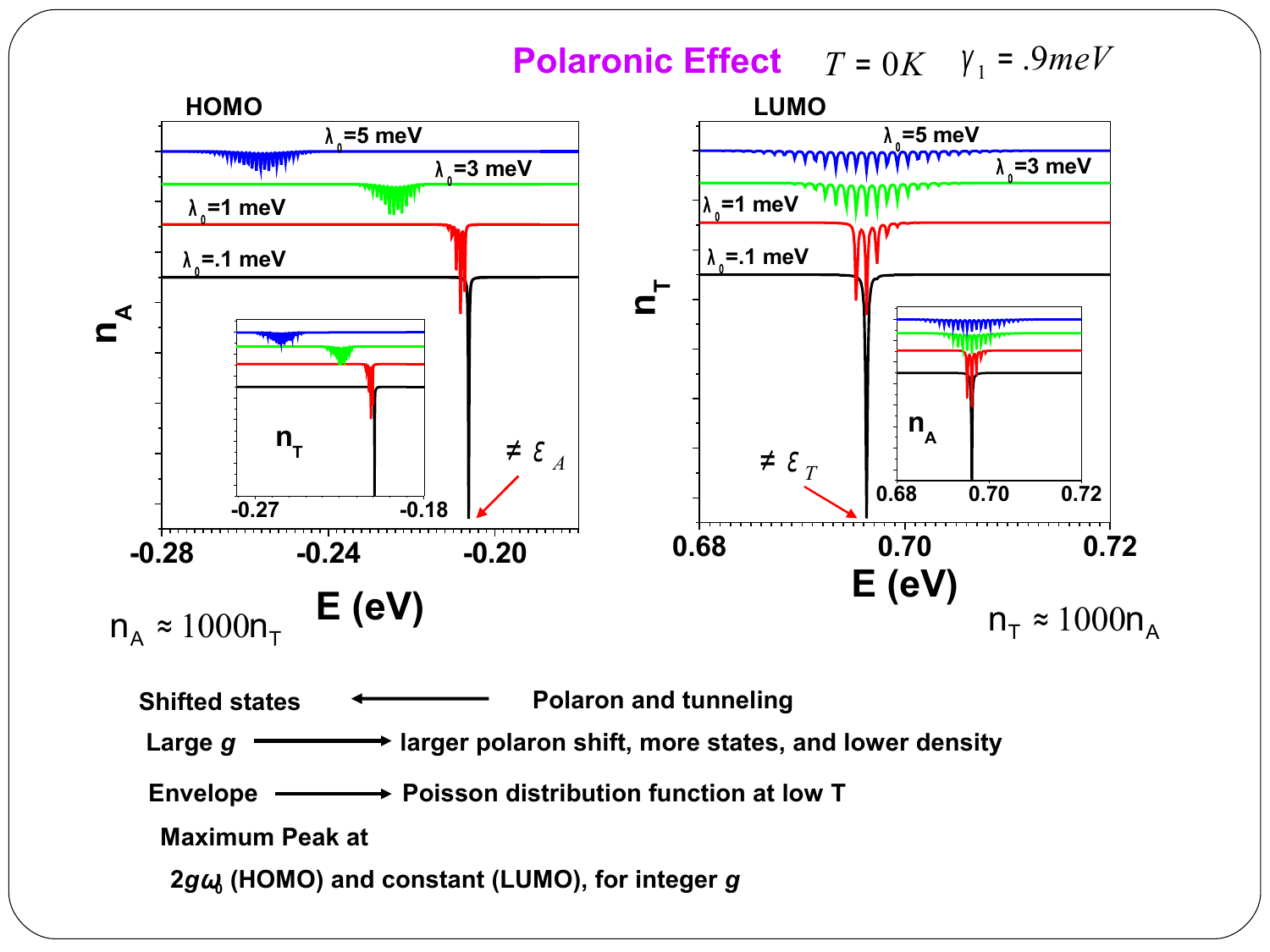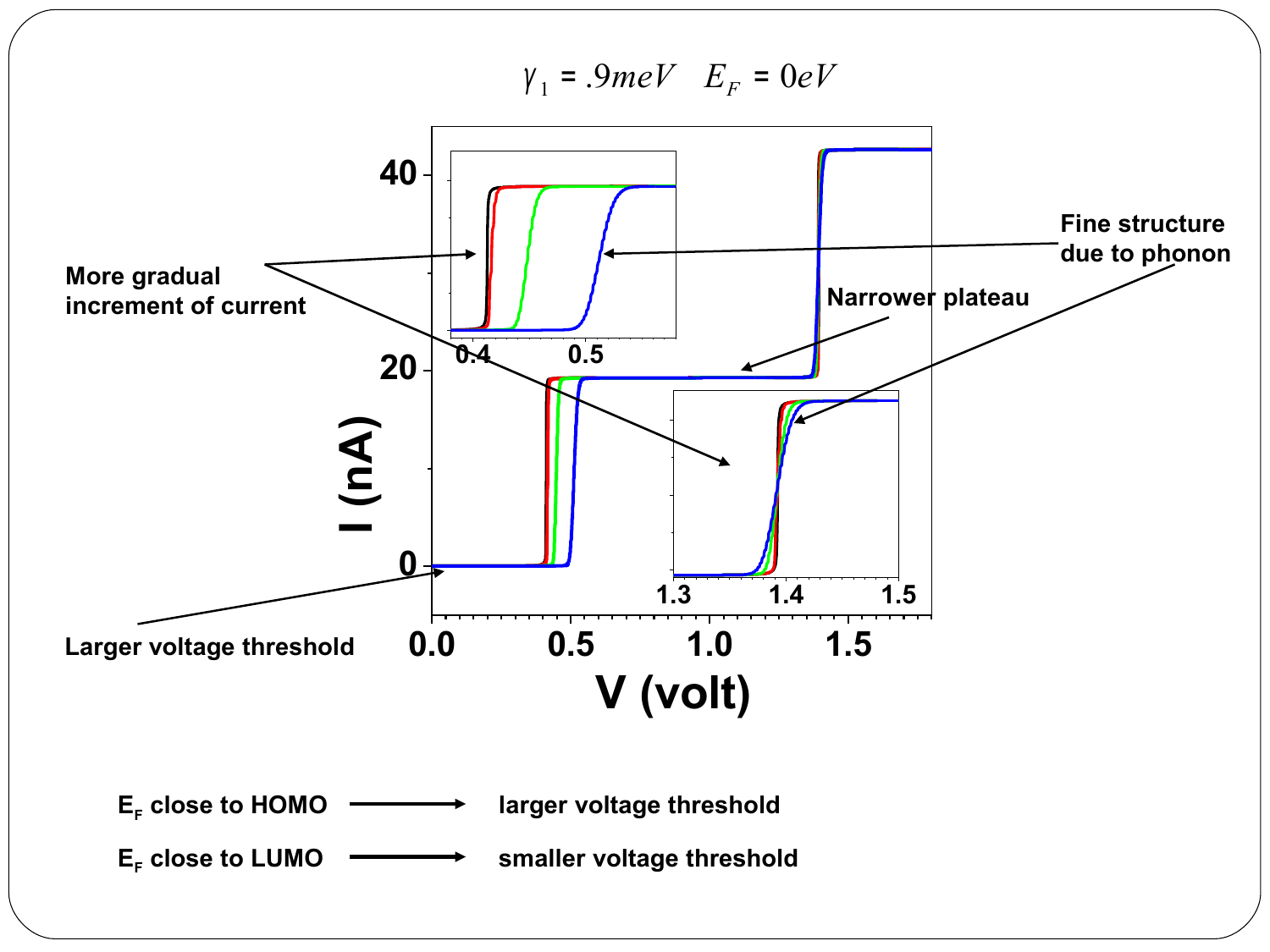![](_page_20_Figure_0.jpeg)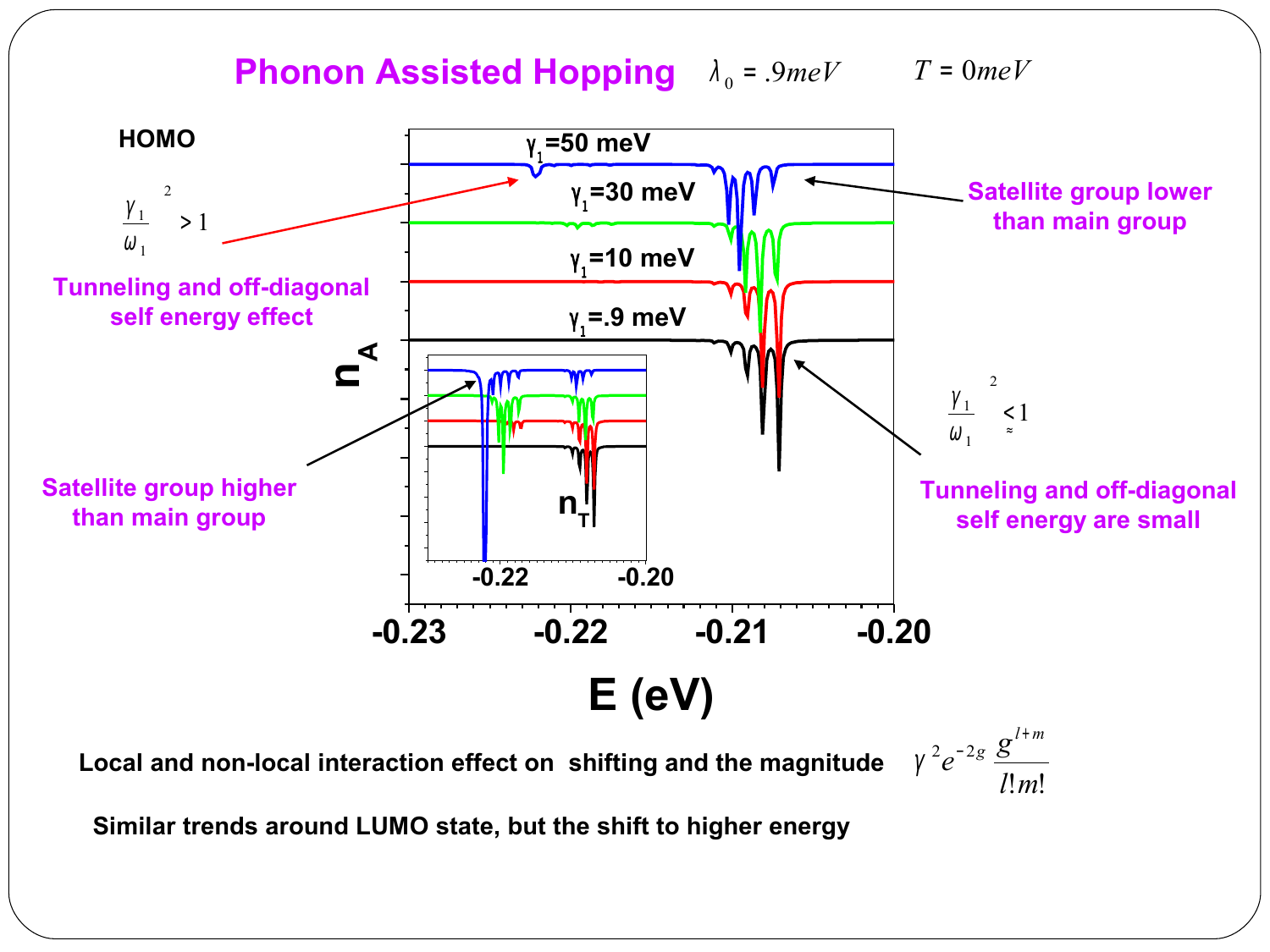![](_page_21_Figure_0.jpeg)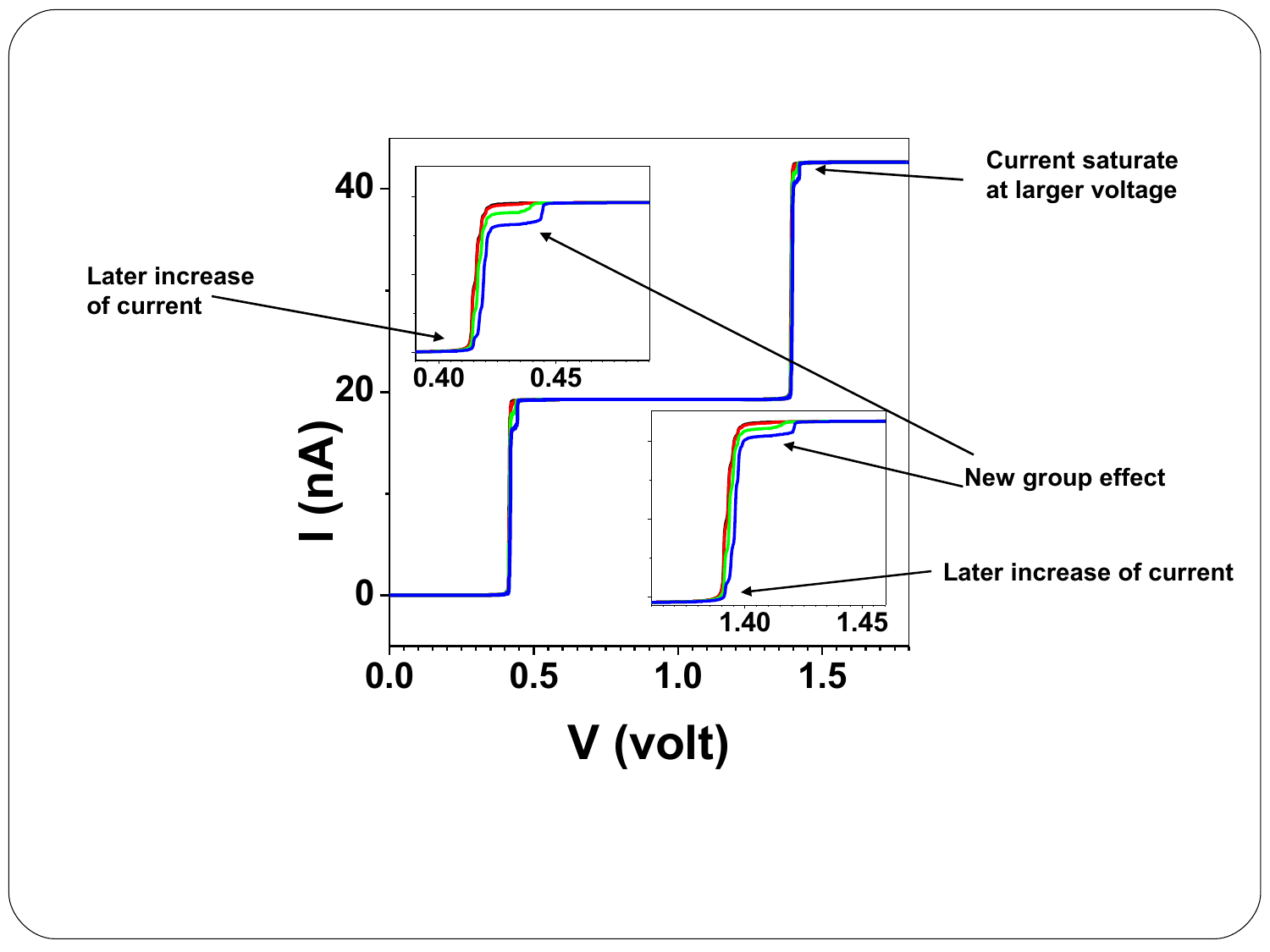#### **Temperature effects**  $\lambda_0 = .9$ meV  $\gamma_1 = 40$ meV

![](_page_22_Figure_1.jpeg)

**For small** γ**1 a weaker effect is observed**